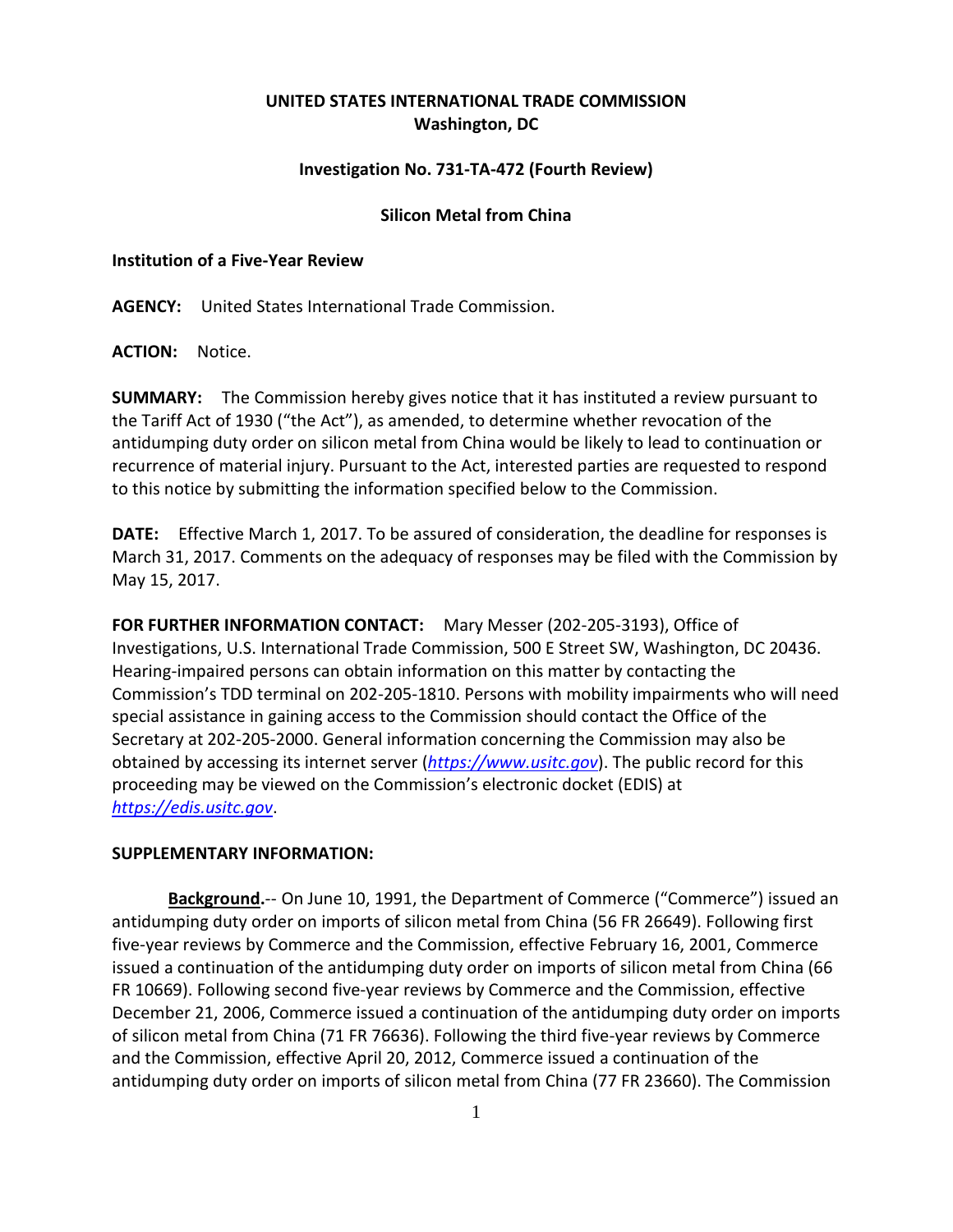is now conducting a fourth review pursuant to section 751(c) of the Act, as amended (19 USC 1675(c)), to determine whether revocation of the order would be likely to lead to continuation or recurrence of material injury to the domestic industry within a reasonably foreseeable time. Provisions concerning the conduct of this proceeding may be found in the Commission's Rules of Practice and Procedure at 19 CFR parts 201, subparts A and B and 19 CFR part 207, subparts A and F. The Commission will assess the adequacy of interested party responses to this notice of institution to determine whether to conduct a full review or an expedited review. The Commission's determination in any expedited review will be based on the facts available, which may include information provided in response to this notice.

**Definitions.**--The following definitions apply to this review:

- (1) *Subject Merchandise* is the class or kind of merchandise that is within the scope of the five-year review, as defined by the Department of Commerce.
- (2) The *Subject Country* in this review is China.
- (3) The *Domestic Like Product* is the domestically produced product or products which are like, or in the absence of like, most similar in characteristics and uses with, the *Subject Merchandise*. In its original determination, the Commission defined the *Domestic Like Product* as all silicon metal, regardless of grade, having a silicon content of at least 96.00 percent but less than 99.99 percent of silicon by weight, and excluding semiconductor grade silicon, corresponding to Commerce's scope. In its full first and second five-year review determinations and its expedited third five-year review determination, the Commission defined the *Domestic Like Product* as all silicon metal, regardless of grade, corresponding to Commerce's scope of the order.
- (4) The *Domestic Industry* is the U.S. producers as a whole of the *Domestic Like Product*, or those producers whose collective output of the *Domestic Like Product* constitutes a major proportion of the total domestic production of the product. In its original determination, its full first and second five-year review determinations, and its expedited third five-year review determination, the Commission defined the *Domestic Industry* as all domestic producers of silicon metal.
- (5) An *Importer* is any person or firm engaged, either directly or through a parent company or subsidiary, in importing the *Subject Merchandise* into the United States from a foreign manufacturer or through its selling agent.

**Participation in the proceeding and public service list.**--Persons, including industrial users of the *Subject Merchandise* and, if the merchandise is sold at the retail level, representative consumer organizations, wishing to participate in the proceeding as parties must file an entry of appearance with the Secretary to the Commission, as provided in section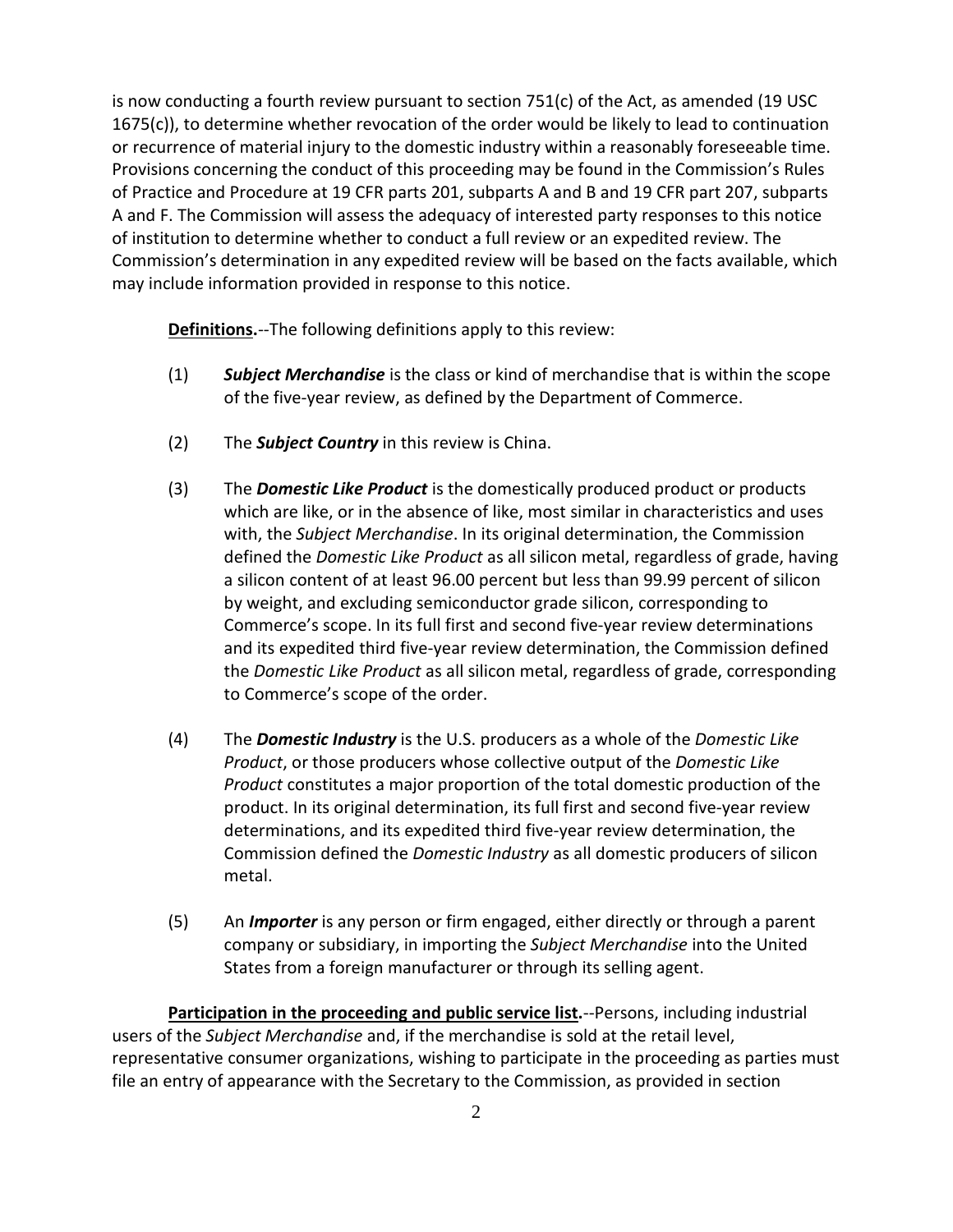201.11(b)(4) of the Commission's rules, no later than 21 days after publication of this notice in the *Federal Register*. The Secretary will maintain a public service list containing the names and addresses of all persons, or their representatives, who are parties to the proceeding.

Former Commission employees who are seeking to appear in Commission five-year reviews are advised that they may appear in a review even if they participated personally and substantially in the corresponding underlying original investigation or an earlier review of the same underlying investigation. The Commission's designated agency ethics official has advised that a five-year review is not the same particular matter as the underlying original investigation, and a five-year review is not the same particular matter as an earlier review of the same underlying investigation for purposes of 18 U.S.C. 207, the post employment statute for Federal employees, and Commission rule 201.15(b) (19 CFR 201.15(b)), 79 FR 3246 (Jan. 17, 2014), 73 FR 24609 (May 5, 2008). Consequently, former employees are not required to seek Commission approval to appear in a review under Commission rule 19 CFR 201.15, even if the corresponding underlying original investigation or an earlier review of the same underlying investigation was pending when they were Commission employees. For further ethics advice on this matter, contact Carol McCue Verratti, Deputy Agency Ethics Official, at 202-205-3088.

**Limited disclosure of business proprietary information (BPI) under an administrative protective order (APO) and APO service list.**--Pursuant to section 207.7(a) of the Commission's rules, the Secretary will make BPI submitted in this proceeding available to authorized applicants under the APO issued in the proceeding, provided that the application is made no later than 21 days after publication of this notice in the *Federal Register*. Authorized applicants must represent interested parties, as defined in 19 U.S.C. 1677(9), who are parties to the proceeding. A separate service list will be maintained by the Secretary for those parties authorized to receive BPI under the APO.

**Certification.**--Pursuant to section 207.3 of the Commission's rules, any person submitting information to the Commission in connection with this proceeding must certify that the information is accurate and complete to the best of the submitter's knowledge. In making the certification, the submitter will acknowledge that information submitted in response to this request for information and throughout this proceeding or other proceeding may be disclosed to and used: (i) by the Commission, its employees and Offices, and contract personnel (a) for developing or maintaining the records of this or a related proceeding, or (b) in internal investigations, audits, reviews, and evaluations relating to the programs, personnel, and operations of the Commission including under 5 U.S.C. Appendix 3; or (ii) by U.S. government employees and contract personnel, solely for cybersecurity purposes. All contract personnel will sign appropriate nondisclosure agreements.

**Written submissions.**--Pursuant to section 207.61 of the Commission's rules, each interested party response to this notice must provide the information specified below. The deadline for filing such responses is March 31, 2017. Pursuant to section 207.62(b) of the Commission's rules, eligible parties (as specified in Commission rule 207.62(b)(1)) may also file comments concerning the adequacy of responses to the notice of institution and whether the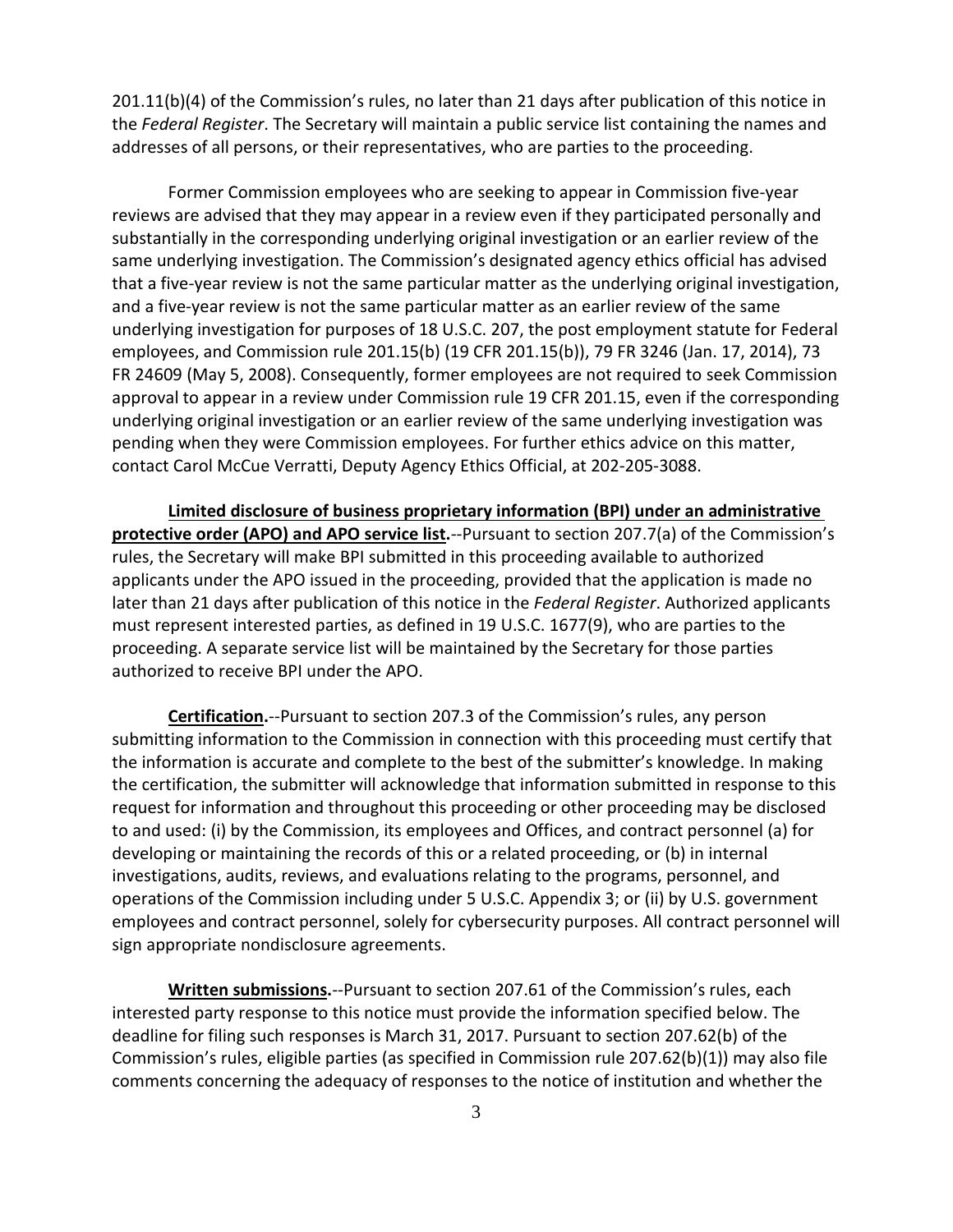Commission should conduct an expedited or full review. The deadline for filing such comments is May 15, 2017. All written submissions must conform with the provisions of section 201.8 of the Commission's rules; any submissions that contain BPI must also conform with the requirements of sections 201.6, 207.3, and 207.7 of the Commission's rules. The Commission's Handbook on E-Filing, available on the Commission's website at *[https://edis.usitc.gov](https://edis.usitc.gov/)*, elaborates upon the Commission's rules with respect to electronic filing. Also, in accordance with sections 201.16(c) and 207.3 of the Commission's rules, each document filed by a party to the proceeding must be served on all other parties to the proceeding (as identified by either the public or APO service list as appropriate), and a certificate of service must accompany the document (if you are not a party to the proceeding you do not need to serve your response).

No response to this request for information is required if a currently valid Office of Management and Budget (OMB) number is not displayed; the OMB number is 3117 0016/USITC No. 17-5-380, expiration date June 30, 2017. Public reporting burden for the request is estimated to average 15 hours per response. Please send comments regarding the accuracy of this burden estimate to the Office of Investigations, U.S. International Trade Commission, 500 E Street SW, Washington, DC 20436.

**Inability to provide requested information.**--Pursuant to section 207.61(c) of the Commission's rules, any interested party that cannot furnish the information requested by this notice in the requested form and manner shall notify the Commission at the earliest possible time, provide a full explanation of why it cannot provide the requested information, and indicate alternative forms in which it can provide equivalent information. If an interested party does not provide this notification (or the Commission finds the explanation provided in the notification inadequate) and fails to provide a complete response to this notice, the Commission may take an adverse inference against the party pursuant to section 776(b) of the Act (19 U.S.C. 1677e(b)) in making its determination in the review.

**INFORMATION TO BE PROVIDED IN RESPONSE TO THIS NOTICE OF INSTITUTION:** As used below, the term "firm" includes any related firms.

- (1) The name and address of your firm or entity (including World Wide Web address) and name, telephone number, fax number, and E-mail address of the certifying official.
- (2) A statement indicating whether your firm/entity is an interested party under 19 U.S.C. 1677(9) and if so, how, including whether your firm/entity is a U.S. producer of the *Domestic Like Product*, a U.S. union or worker group, a U.S. importer of the *Subject Merchandi*se, a foreign producer or exporter of the *Subject Merchandise*, a U.S. or foreign trade or business association (a majority of whose members are interested parties under the statute), or another interested party (including an explanation). If you are a union/worker group or trade/business association, identify the firms in which your workers are employed or which are members of your association.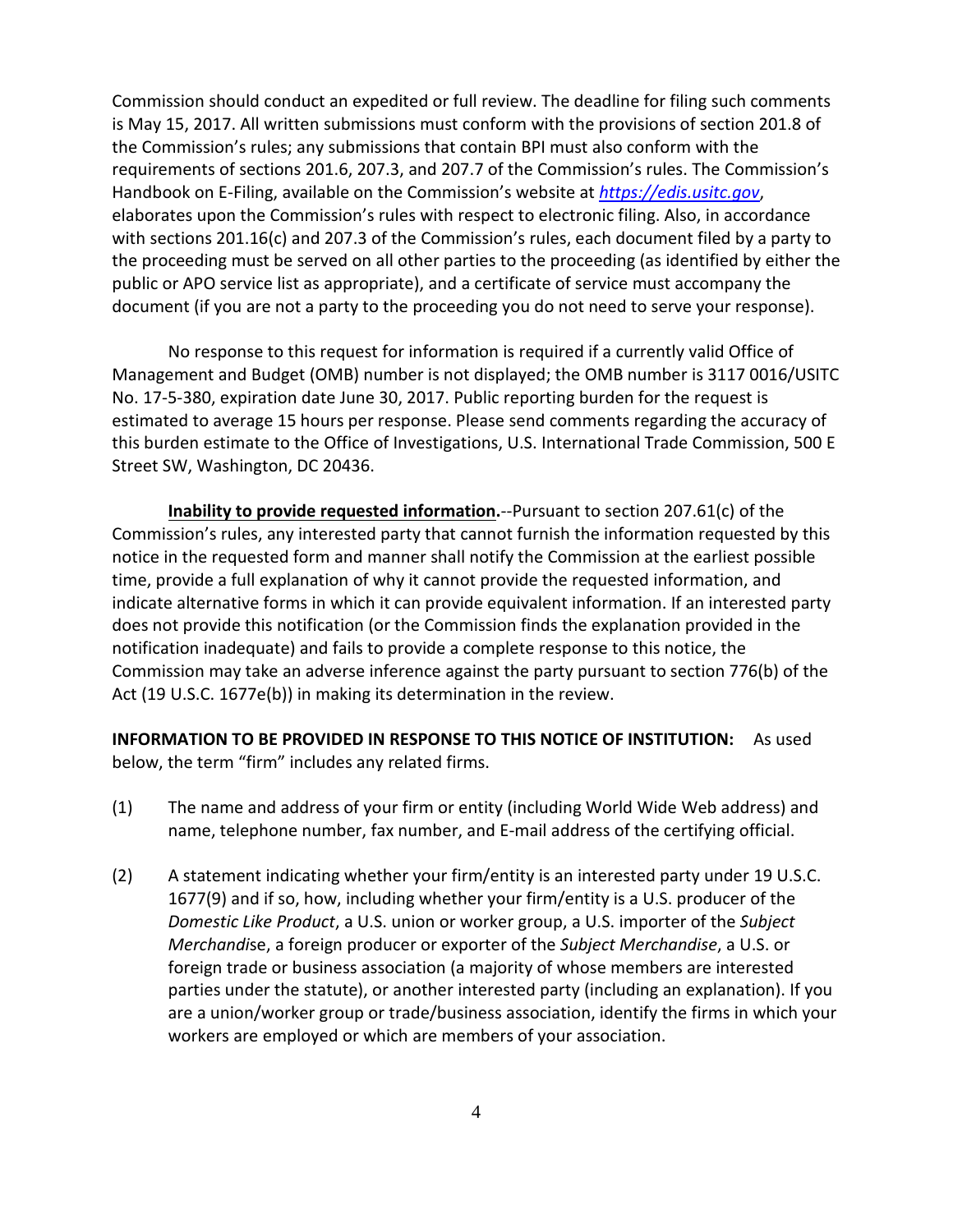- (3) A statement indicating whether your firm/entity is willing to participate in this proceeding by providing information requested by the Commission.
- (4) A statement of the likely effects of the revocation of the antidumping duty order on the *Domestic Industry* in general and/or your firm/entity specifically. In your response, please discuss the various factors specified in section 752(a) of the Act (19 U.S.C. 1675a(a)) including the likely volume of subject imports, likely price effects of subject imports, and likely impact of imports of *Subject Merchandise* on the *Domestic Industry*.
- (5) A list of all known and currently operating U.S. producers of the *Domestic Like Product*. Identify any known related parties and the nature of the relationship as defined in section 771(4)(B) of the Act (19 U.S.C. 1677(4)(B)).
- (6) A list of all known and currently operating U.S. importers of the *Subject Merchandise* and producers of the *Subject Merchandise* in the *Subject Country* that currently export or have exported *Subject Merchandise* to the United States or other countries after 2010.
- (7) A list of 3-5 leading purchasers in the U.S. market for the *Domestic Like Product* and the *Subject Merchandise* (including street address, World Wide Web address, and the name, telephone number, fax number, and E-mail address of a responsible official at each firm).
- (8) A list of known sources of information on national or regional prices for the *Domestic Like Product* or the *Subject Merchandise* in the U.S. or other markets.
- (9) If you are a U.S. producer of the *Domestic Like Product*, provide the following information on your firm's operations on that product during calendar year 2016, except as noted (report quantity data in short tons and value data in U.S. dollars, f.o.b. plant). If you are a union/worker group or trade/business association, provide the information, on an aggregate basis, for the firms in which your workers are employed/which are members of your association.
	- (a) Production (quantity) and, if known, an estimate of the percentage of total U.S. production of the *Domestic Like Product* accounted for by your firm's(s') production;
	- (b) Capacity (quantity) of your firm to produce the *Domestic Like Product* (that is, the level of production that your establishment(s) could reasonably have expected to attain during the year, assuming normal operating conditions (using equipment and machinery in place and ready to operate), normal operating levels (hours per week/weeks per year), time for downtime, maintenance, repair, and cleanup, and a typical or representative product mix);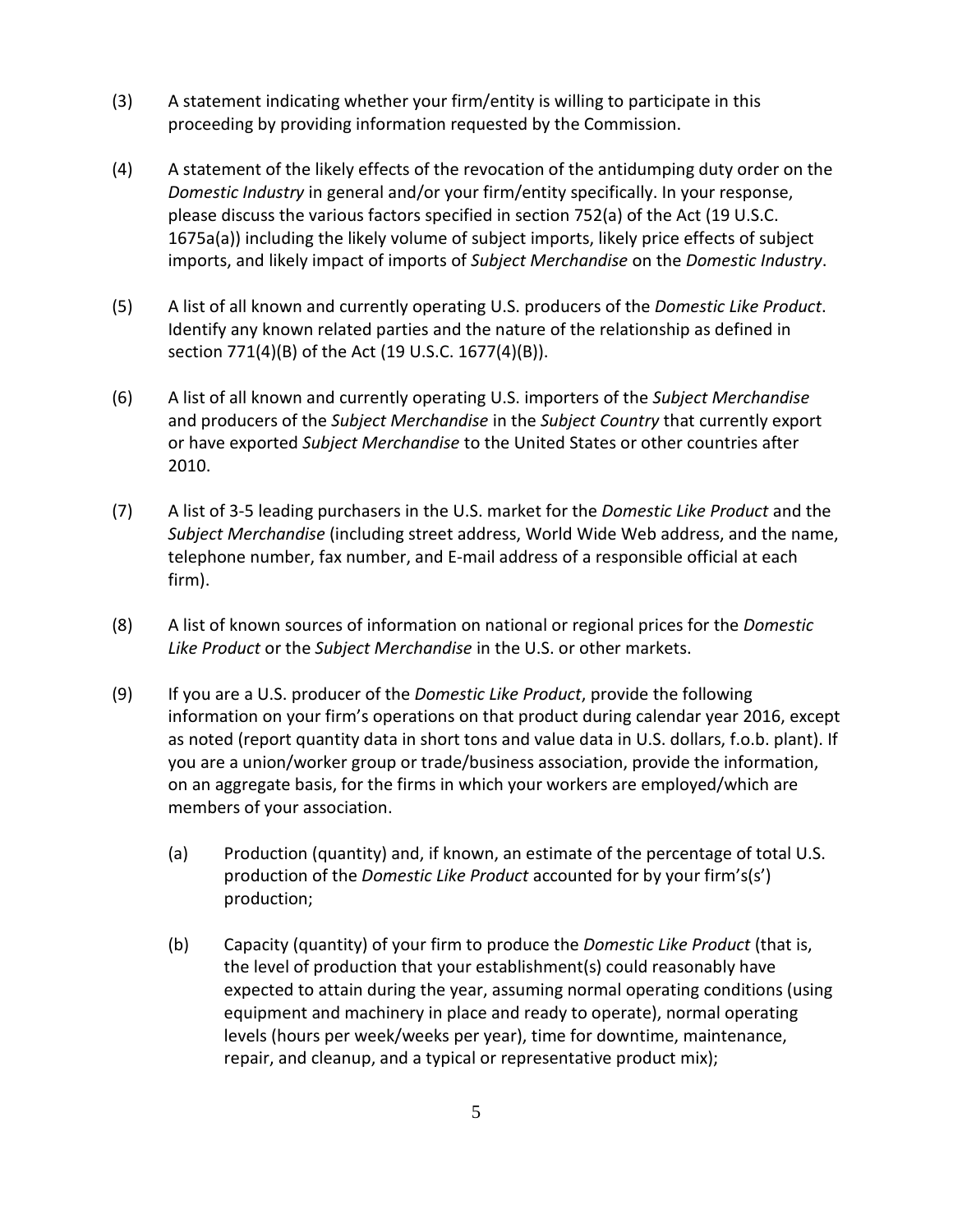- (c) the quantity and value of U.S. commercial shipments of the *Domestic Like Product* produced in your U.S. plant(s);
- (d) the quantity and value of U.S. internal consumption/company transfers of the *Domestic Like Product* produced in your U.S. plant(s); and
- (e) the value of (i) net sales, (ii) cost of goods sold (COGS), (iii) gross profit, (iv) selling, general and administrative (SG&A) expenses, and (v) operating income of the *Domestic Like Product* produced in your U.S. plant(s) (include both U.S. and export commercial sales, internal consumption, and company transfers) for your most recently completed fiscal year (identify the date on which your fiscal year ends).
- (10) If you are a U.S. importer or a trade/business association of U.S. importers of the *Subject Merchandise* from the *Subject Country*, provide the following information on your firm's(s') operations on that product during calendar year 2016 (report quantity data in short tons and value data in U.S. dollars). If you are a trade/business association, provide the information, on an aggregate basis, for the firms which are members of your association.
	- (a) The quantity and value (landed, duty-paid but not including antidumping duties) of U.S. imports and, if known, an estimate of the percentage of total U.S. imports of *Subject Merchandise* from the *Subject Country* accounted for by your firm's(s') imports;
	- (b) the quantity and value (f.o.b. U.S. port, including antidumping duties) of U.S. commercial shipments of *Subject Merchandise* imported from the *Subject Country*; and
	- (c) the quantity and value (f.o.b. U.S. port, including antidumping duties) of U.S. internal consumption/company transfers of *Subject Merchandise* imported from the *Subject Country*.
- (11) If you are a producer, an exporter, or a trade/business association of producers or exporters of the *Subject Merchandise* in the *Subject Country*, provide the following information on your firm's(s') operations on that product during calendar year 2016 (report quantity data in short tons and value data in U.S. dollars, landed and duty-paid at the U.S. port but not including antidumping duties). If you are a trade/business association, provide the information, on an aggregate basis, for the firms which are members of your association.
	- (a) Production (quantity) and, if known, an estimate of the percentage of total production of *Subject Merchandise* in the *Subject Country* accounted for by your firm's(s') production;